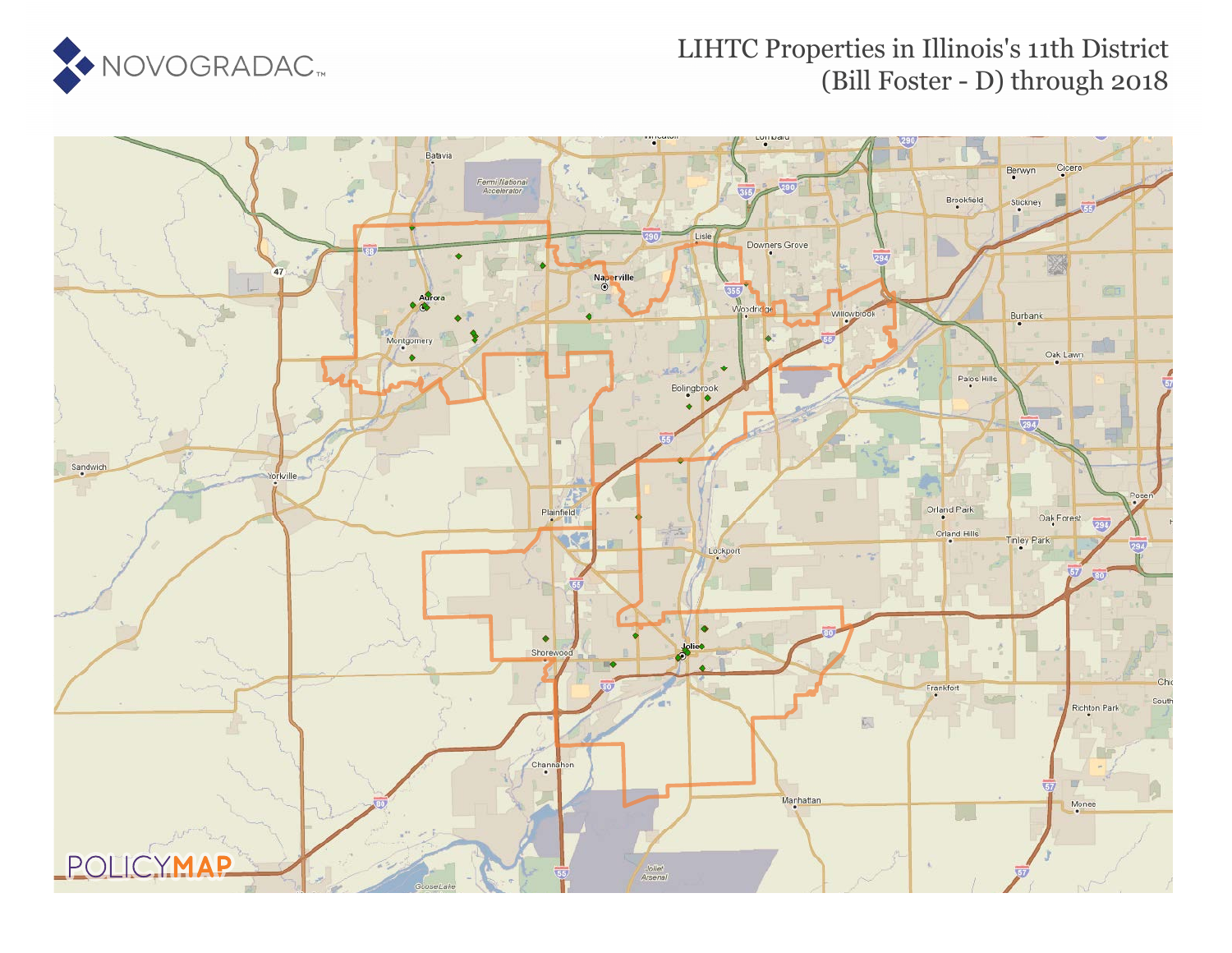## LIHTC Properties in Illinois's 11th District Through 2018

| <b>Project Name</b>                                         | <b>Address</b>                 | City                          | <b>State</b> | <b>Zip Code</b> | Nonprofit<br><b>Sponsor</b> | <b>Allocation</b><br><b>Year</b> | <b>Annual</b><br><b>Allocated</b><br><b>Amount</b> | <b>Year Placed</b><br>in Service | <b>Construction Type</b>        | <b>Total</b><br><b>Units</b> | Low<br><b>Income</b><br><b>Units</b> | <b>Rent or</b><br>Income<br><b>Ceiling</b> | <b>Credit</b><br><b>Percentage</b>             | Tax-<br><b>Exempt</b><br><b>Bond</b> | <b>HUD Multi-</b><br>Family<br><b>Financing/Rental</b><br><b>Assistance</b> |
|-------------------------------------------------------------|--------------------------------|-------------------------------|--------------|-----------------|-----------------------------|----------------------------------|----------------------------------------------------|----------------------------------|---------------------------------|------------------------------|--------------------------------------|--------------------------------------------|------------------------------------------------|--------------------------------------|-----------------------------------------------------------------------------|
| <b>NORTH AURORA</b><br><b>SENIOR HOUSING PR</b>             |                                | 117 MONROE ST NORTH AURORA IL |              | 60542           |                             | 1992                             | \$54,485                                           | 1992                             | New Construction                | 14                           | 14                                   |                                            | Not<br>Indicated                               |                                      |                                                                             |
| <b>ROMEOVILLE</b><br><b>GARDENS</b>                         | 700 LILY LN                    | <b>ROMEOVILLE</b>             | IL           | 60446           | No                          | 1994                             | \$302,546                                          | 1994                             | <b>New Construction</b>         | 54                           | 54                                   | 60% AMGI                                   | $30\,\%$ present $\,$ No value                 |                                      |                                                                             |
| COUNTRY WOOD APTS 756 INLAND CIR NAPERVILLE                 |                                |                               | IL           | 60563           | No                          | 1995                             | \$979,815                                          | 1996                             | <b>New Construction</b>         | 180                          | 180                                  | 60% AMGI                                   | <b>Both 30%</b><br>and 70%<br>present value    | No                                   |                                                                             |
| FOX POINTE APTS                                             | <b>2074 FOX</b><br>POINTE CIR  | <b>AURORA</b>                 | IL           | 60504           | No                          | 1995                             | \$1,298,890                                        | 1997                             | <b>New Construction</b>         | 248                          | 248                                  | 60% AMGI                                   | <b>Both 30%</b><br>and 70%<br>present value    | No                                   |                                                                             |
| MONTGOMERY FARMS 1500<br><b>SENIOR APTS</b>                 | BRIARCLIFF RD                  | MONTGOMERY                    | IL           | 60538           | No                          | 1995                             | \$643,640                                          | 1997                             | <b>New Construction</b>         | 122                          | 122                                  | 60% AMGI                                   | <b>Both 30%</b><br>and 70%<br>present value    | No                                   |                                                                             |
| YMCA SENIOR LIVING<br><b>CENTER</b>                         | 460 GARFIELD<br>AVE            | <b>AURORA</b>                 | IL           | 60506           | Yes                         | 1995                             | \$199,695                                          | 1997                             | Acquisition and Rehab 36        |                              | 36                                   | 50% AMGI                                   | <b>Both 30%</b><br>and 70%<br>present value    | No                                   |                                                                             |
| HIGH POINT APTS<br>(ROMEOVILLE)                             | 180 HIGHPOINT ROMEOVILLE<br>DR |                               | $\rm IL$     | 60446           | No                          | 1996                             | \$653,946                                          | 1998                             | <b>New Construction</b>         | 200                          | 183                                  | 60% AMGI                                   | <b>Both 30%</b><br>and 70%<br>present value    | No                                   |                                                                             |
| NORTH ISLAND APTS                                           | 2 N STOLP AVE AURORA           |                               | IL.          | 60506           | No                          | 1996                             | \$347,857                                          | 1998                             | <b>Acquisition and Rehab 56</b> |                              | 56                                   | 60% AMGI                                   | <b>Both 30%</b><br>and 70%<br>present value    | No                                   |                                                                             |
| <b>VICTORY SENIOR</b><br><b>CENTRE</b>                      | 31 N<br><b>BROADWAY ST</b>     | <b>JOLIET</b>                 | IL           | 60435           | No                          | 1997                             | \$613,548                                          | 1998                             | <b>Acquisition and Rehab 57</b> |                              | 57                                   | <b>50% AMGI</b>                            | <b>Both 30%</b><br>and $70\%$<br>present value | No                                   |                                                                             |
| VICTORY SENIOR<br><b>CENTRE PHASE II</b>                    | 29 N<br><b>BROADWAY ST</b>     | <b>JOLIET</b>                 | IL           | 60435           | No                          | 1998                             | \$285,427                                          | 1999                             | Acquisition and Rehab 30        |                              | 30                                   | 60% AMGI                                   | <b>Both 30%</b><br>and $70\%$<br>present value | No                                   |                                                                             |
| LARKIN VILLAGE APTS 929 LOIS PL                             |                                | <b>JOLIET</b>                 | IL.          | 60435           | No                          | 1999                             | \$1,500,000                                        | 1999                             | Acquisition and Rehab 476       |                              | 289                                  | 60% AMGI                                   | <b>Both 30%</b><br>and 70%<br>present value    | No                                   |                                                                             |
| SILVER OAKS AT<br><b>WATERFORD</b>                          | 1819 SILVER<br><b>OAKS CIR</b> | <b>AURORA</b>                 | IL           | 60504           | $\mathbf{N}\mathbf{o}$      | 1998                             | \$514,924                                          | 2000                             | <b>New Construction</b>         | 96                           | 96                                   | 60% AMGI                                   | <b>Both 30%</b><br>and 70%<br>present value    | $\mathbf{N}\mathbf{o}$               |                                                                             |
| <b>ALDEN HORIZON SEN</b><br><b>LIVING</b><br>COMM/WATERFORD | 2000 RANDI DR AURORA           |                               | IL           | 60504           | Yes                         | 1999                             | \$665,540                                          | 2001                             | <b>New Construction</b>         | 98                           | 98                                   | 50% AMGI                                   | Both $30\%$<br>and 70%<br>present value        | No                                   |                                                                             |

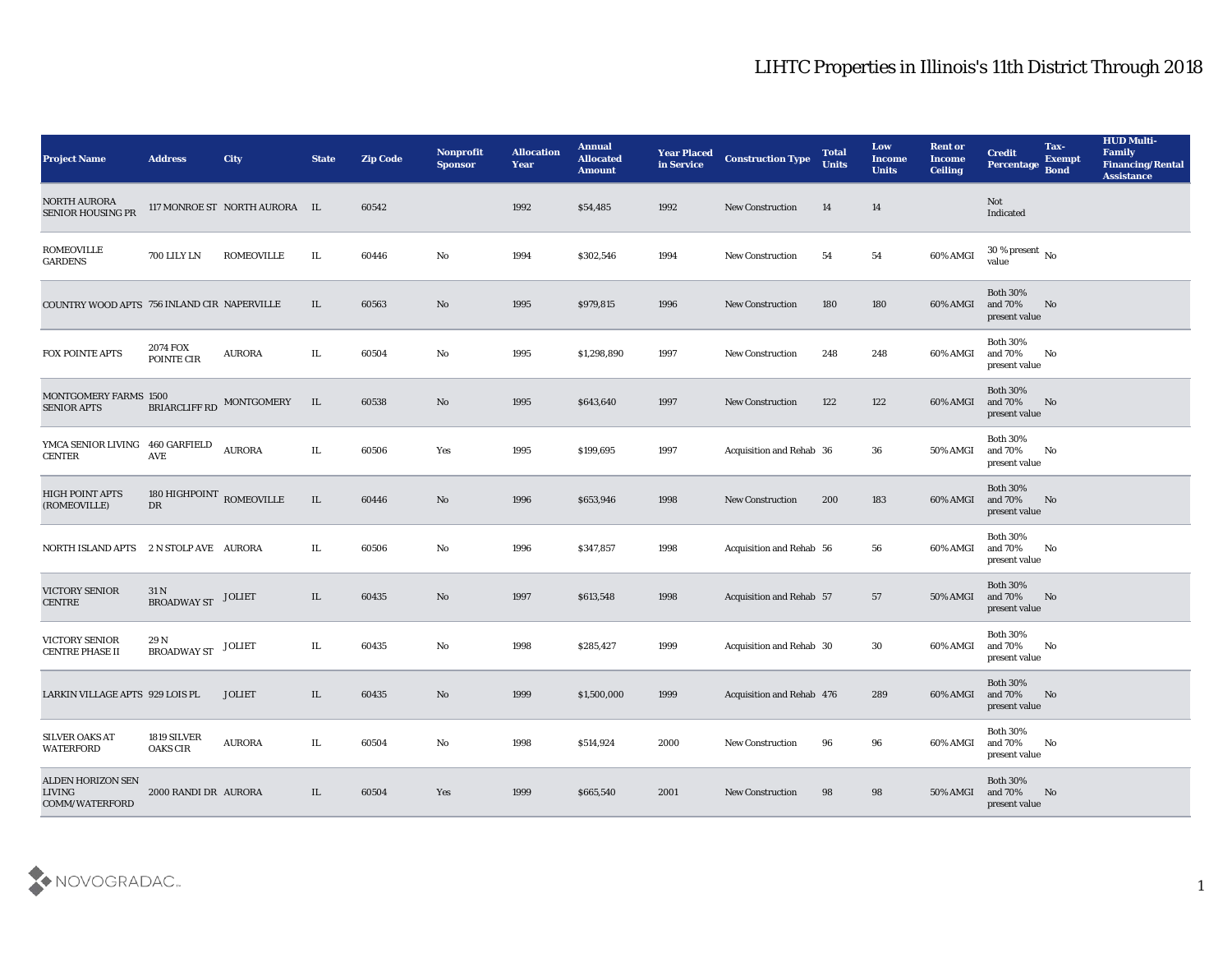## LIHTC Properties in Illinois's 11th District Through 2018

| <b>Project Name</b>                          | <b>Address</b>                  | <b>City</b>                    | <b>State</b> | <b>Zip Code</b> | Nonprofit<br><b>Sponsor</b> | <b>Allocation</b><br><b>Year</b> | <b>Annual</b><br><b>Allocated</b><br><b>Amount</b> | <b>Year Placed</b><br>in Service | <b>Construction Type</b>  | <b>Total</b><br><b>Units</b> | Low<br><b>Income</b><br><b>Units</b> | <b>Rent or</b><br><b>Income</b><br><b>Ceiling</b> | <b>Credit</b><br>Percentage                    | Tax-<br><b>Exempt</b><br><b>Bond</b> | <b>HUD Multi-</b><br>Family<br>Financing/Rental<br><b>Assistance</b> |
|----------------------------------------------|---------------------------------|--------------------------------|--------------|-----------------|-----------------------------|----------------------------------|----------------------------------------------------|----------------------------------|---------------------------|------------------------------|--------------------------------------|---------------------------------------------------|------------------------------------------------|--------------------------------------|----------------------------------------------------------------------|
| <b>COULTER COURT</b><br><b>RESIDENCES</b>    | 32 S BROADWAY AURORA            |                                | IL           | 60505           | No                          | 1999                             | \$487,066                                          | 2001                             | Acquisition and Rehab 38  |                              | 38                                   | 50% AMGI                                          | <b>Both 30%</b><br>and $70\%$<br>present value | No                                   |                                                                      |
| <b>FOX SHORE APTS</b>                        | 430 N RIVER ST AURORA           |                                | IL           | 60506           | No                          | 2002                             | \$293,507                                          | 2003                             | Acquisition and Rehab 94  |                              | 94                                   | $60\%$ AMGI                                       | $70\,\%$ present $\,$ No value                 |                                      |                                                                      |
| <b>LOUIS JOLIET APTS</b>                     | 22 E CLINTON<br><b>ST</b>       | <b>JOLIET</b>                  | IL           | 60432           | No                          | 2001                             | \$200,268                                          | 2003                             | Acquisition and Rehab 61  |                              | 48                                   | 60% AMGI                                          | <b>Both 30%</b><br>and 70%<br>present value    | No                                   |                                                                      |
| FOREST RIDGE APTS                            | 1213 SECOND<br>AVE              | <b>AURORA</b>                  | $\rm IL$     | 60505           | $\rm\thinspace No$          | 2002                             | \$317,820                                          | 2003                             | Acquisition and Rehab 90  |                              | 90                                   | 60% AMGI                                          | $70\,\%$ present $\,$ No value                 |                                      |                                                                      |
| 1001 HACKER                                  | 1001 HACKER<br>AVE              | <b>JOLIET</b>                  | IL           | 60432           |                             | 1987                             | \$1,702                                            | 1987                             | Not Indicated             | $\mathbf{1}$                 | $\mathbf{1}$                         |                                                   | Not<br>Indicated                               |                                      |                                                                      |
| 1001 WABASH                                  | 1001 WABASH<br>AVE              | <b>JOLIET</b>                  | IL           | 60432           |                             | 1987                             | \$1,336                                            | 1987                             | Not Indicated             | $\mathbf{1}$                 | $\overline{1}$                       |                                                   | Not<br>Indicated                               |                                      |                                                                      |
| 509 FLORENCE                                 | 509 FLORENCE<br>AVE             | <b>JOLIET</b>                  | IL           | 60433           |                             | 1988                             | \$3,393                                            | 1988                             | Not Indicated             | $\boldsymbol{2}$             | $\boldsymbol{2}$                     |                                                   | Not<br>Indicated                               |                                      |                                                                      |
| 309-311 YOUNG'S<br><b>AVENUE</b>             | 309 YOUNGS<br>AVE               | <b>JOLIET</b>                  | $\rm IL$     | 60432           |                             | 1989                             | \$3,906                                            | 1989                             | Not Indicated             | $\boldsymbol{2}$             | $\sqrt{2}$                           |                                                   | Not<br>Indicated                               |                                      |                                                                      |
| NAPER GROVE COMM<br>(DOWNERS GROVE)          | <b>ST</b>                       | 1872 BRIGHTON DOWNERS GROVE IL |              | 60516           |                             | 1989                             | \$33,062                                           | 1989                             | Not Indicated             | 3                            | $\mathbf{3}$                         |                                                   | Not<br>Indicated                               |                                      |                                                                      |
| NAPER GROVE COMM 1200 RHODES<br>(NAPERVILLE) | ${\rm LN}$                      | <b>NAPERVILLE</b>              | $\rm IL$     | 60540           |                             | 1989                             | \$31,594                                           | 1989                             | Not Indicated             | $\mathbf{3}$                 | $\mathbf{3}$                         |                                                   | Not<br>Indicated                               |                                      |                                                                      |
| <b>INWOOD TOWERS</b>                         | 247<br>CATERPILLAR JOLIET<br>DR |                                | IL           | 60436           | No                          | 2003                             | \$359,360                                          | 2004                             | Acquisition and Rehab 134 |                              | 134                                  | 60% AMGI                                          | <b>Both 30%</b><br>and 70%<br>present value    | No                                   |                                                                      |
| MARYWOOD APT<br><b>HOMES</b>                 | 1650 N<br>MARYWOOD<br>AVE       | AURORA                         | IL           | 60505           | $\rm\, No$                  | 2003                             | \$578,359                                          | 2004                             | Acquisition and Rehab 260 |                              | 260                                  | 60% AMGI                                          | Both $30\%$<br>and 70%<br>present value        | N <sub>o</sub>                       |                                                                      |
| <b>AMBERTON APTS</b>                         | 302<br><b>WOODCREEK</b><br>DR   | <b>BOLINGBROOK</b>             | IL           | 60440           | $\rm\thinspace No$          | 2005                             | \$2,150,000                                        | 2005                             | Acquisition and Rehab 789 |                              | 785                                  | 60% AMGI                                          | Both $30\%$<br>and 70%<br>present value        | $\mathbf{N}\mathbf{o}$               |                                                                      |